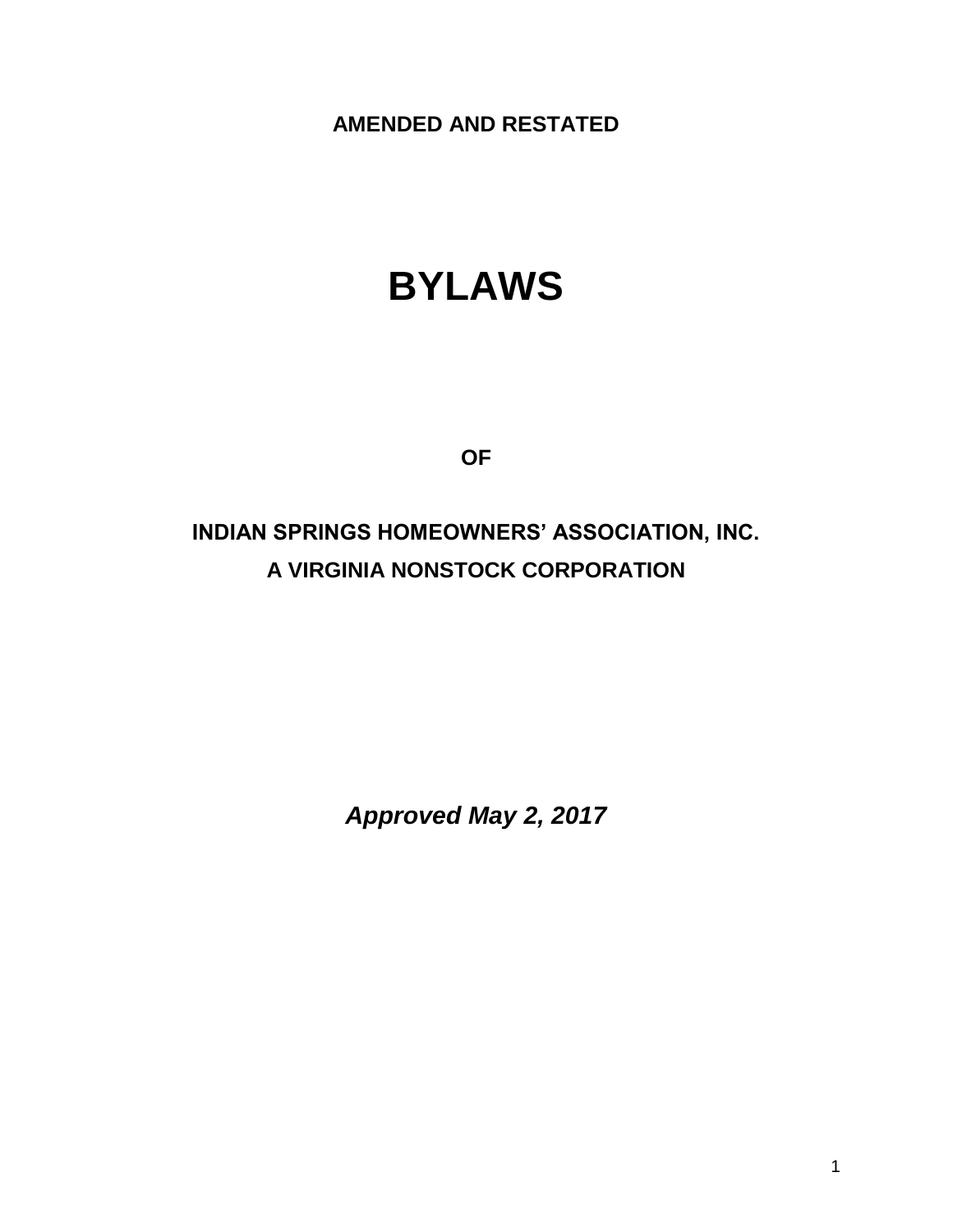## **Table of Contents**

| Section 5.01. Number, Qualifications, Election and Term of Office. 11 |  |
|-----------------------------------------------------------------------|--|
|                                                                       |  |
|                                                                       |  |
|                                                                       |  |
|                                                                       |  |
|                                                                       |  |
|                                                                       |  |
|                                                                       |  |
|                                                                       |  |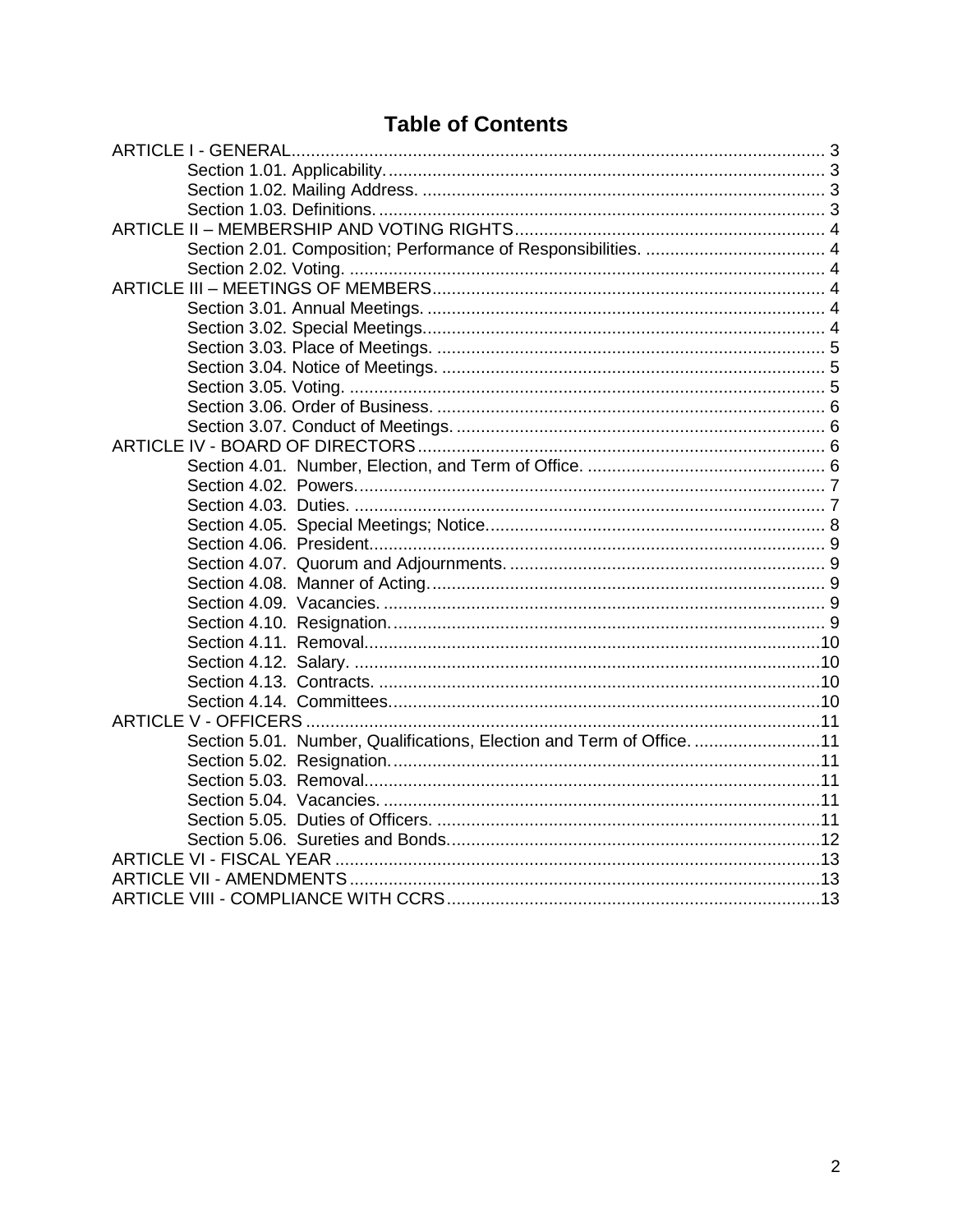### **AMENDED AND RESTATED BYLAWS OF INDIAN SPRINGS HOMEOWNERS' ASSOCIATION, INC. A VIRGINIA NONSTOCK CORPORATION**

WHEREAS, the Indian Springs Homeowners' Association, Inc. (the "Association") has drafted and executed bylaws setting forth the governance of the Association which bylaws were dated May 28, 2014; and

 WHEREAS, Article VII of the said bylaws authorizes the Association by a 2/3 vote of the Members of the Association to make, alter, or amend the said bylaws at any regular or special meeting of the Association; and

 WHEREAS, at a meeting duly called to approve these amended and restated Bylaws, at least 2/3 of the Members of the Association have approved same.

NOW, THEREFORE, in consideration of the premises and after a 2/3 approval vote of the Members as provided above, the Association hereby amends the bylaws and restates same in their entirety hereinbelow.

#### <span id="page-2-0"></span>**ARTICLE I - GENERAL**

<span id="page-2-1"></span>Section 1.01. Applicability. These Bylaws provide for the governance of Indian Springs Homeowners' Association, Inc., a nonstock corporation incorporated under the laws of the Commonwealth of Virginia, and its successors and assigns (the "Association"). The Association shall be organized for the purpose of operating and managing that certain residential community in the County of Albemarle, Virginia commonly known as Indian Springs.

<span id="page-2-2"></span>Section 1.02. Mailing Address. The mailing address of the Association shall be located at P.O. Box 353, Earlysville, Virginia 22936, or at such other place as may be designated by the Board, as established pursuant to the Articles of Incorporation of the Association filed with the State Corporation Commission of the Commonwealth of Virginia on July 2, 2004, as the same may be amended or supplemented (the "Articles"), and as governed in accordance with ARTICLE III of these Bylaws.

<span id="page-2-3"></span>Section 1.03. Definitions. Capitalized terms used but not otherwise defined herein shall have the same meaning as set forth in the Indian Springs Amended and Restated Statement of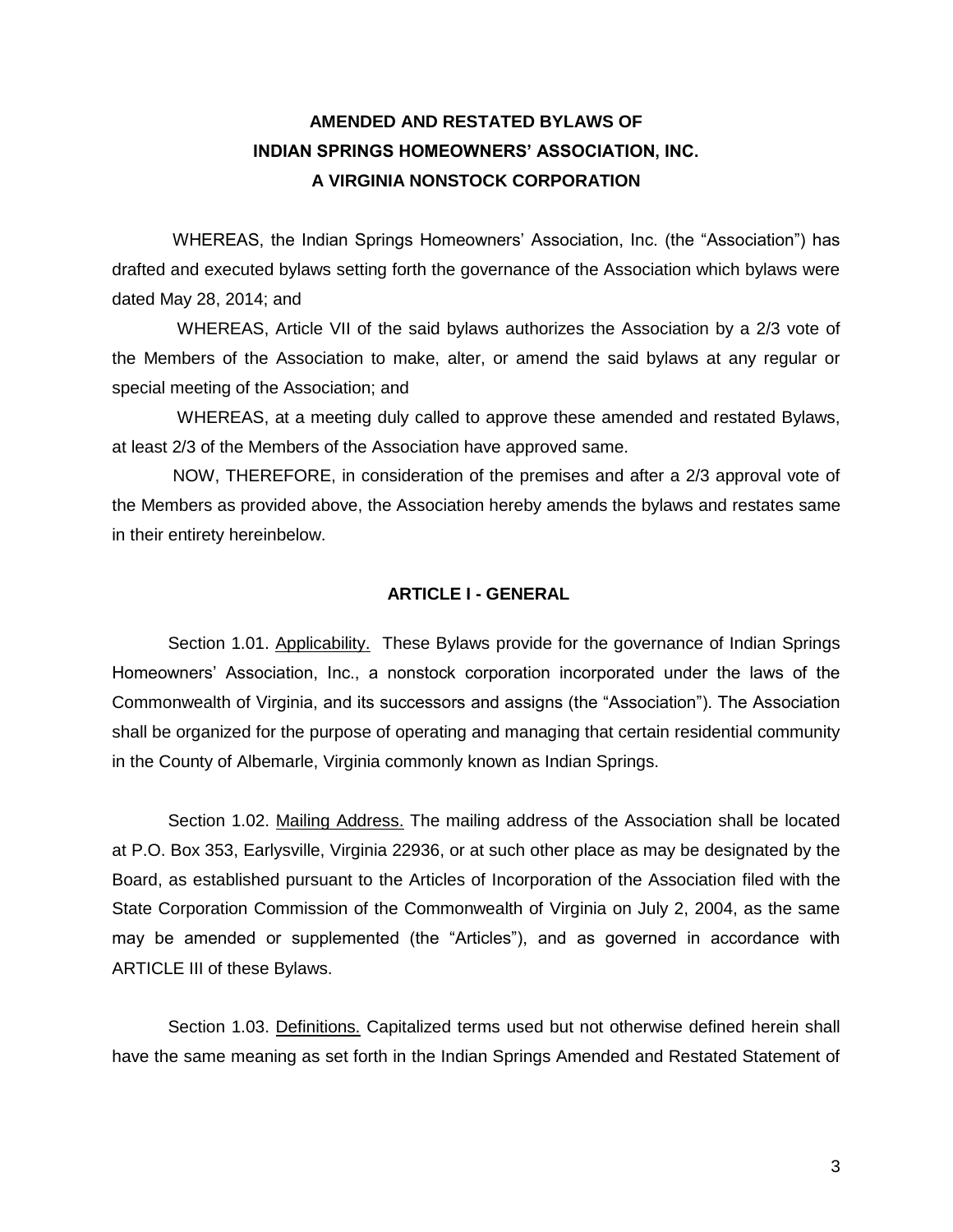Covenants, Conditions and Restrictions as the same may be amended or restated from time to time (the "CCRs").

#### **ARTICLE II – MEMBERSHIP AND VOTING RIGHTS**

<span id="page-3-1"></span><span id="page-3-0"></span>Section 2.01. Composition; Performance of Responsibilities. The Association shall consist of all of the Members in accordance with the Bylaws, the CCRs, the Articles, and any rules and regulations as may be adopted by the Board, all as may be amended from time to time (collectively, the "Governing Documents"). Except as to those matters which the Governing Documents or applicable law specifically require to be decided by the vote of the Members, the discharge and administration of the exercise of all powers, privileges, duties, and obligations of the Association shall be performed by the Board and/or the Managing Agent as more particularly described and set forth in ARTICLE IV of these Bylaws.

<span id="page-3-2"></span>Section 2.02. Voting. The Association shall have one class of voting membership with the voting rights as set forth and more particularly described in the Declaration. No Member shall vote at any meeting of the Members or be elected as an Officer or Board member if said Member is delinquent in the payment of any Assessment provided, however, that the attendance of any such delinquent Member at a meeting may at the option of the Board be calculated in determining the presence at such meeting of any required quorum.

#### **ARTICLE III – MEETINGS OF MEMBERS**

<span id="page-3-4"></span><span id="page-3-3"></span>Section 3.01. Annual Meetings. The annual meetings of the Association shall be held within five months after the close of the most recent fiscal year, at such time as shall be determined by the Board. At such annual meetings, the Board shall be elected by ballot of the Members as provided in these Bylaws.

<span id="page-3-5"></span>Section 3.02. Special Meetings. The President shall call a special meeting of the Association if so directed by resolution of the Board or upon a petition signed and presented to the Secretary by Members composed of not less than ten percent (10%) of the Members. The notice of any special meeting shall state the time, place, and purpose thereof. No business shall be transacted at a special meeting except as stated in the notice.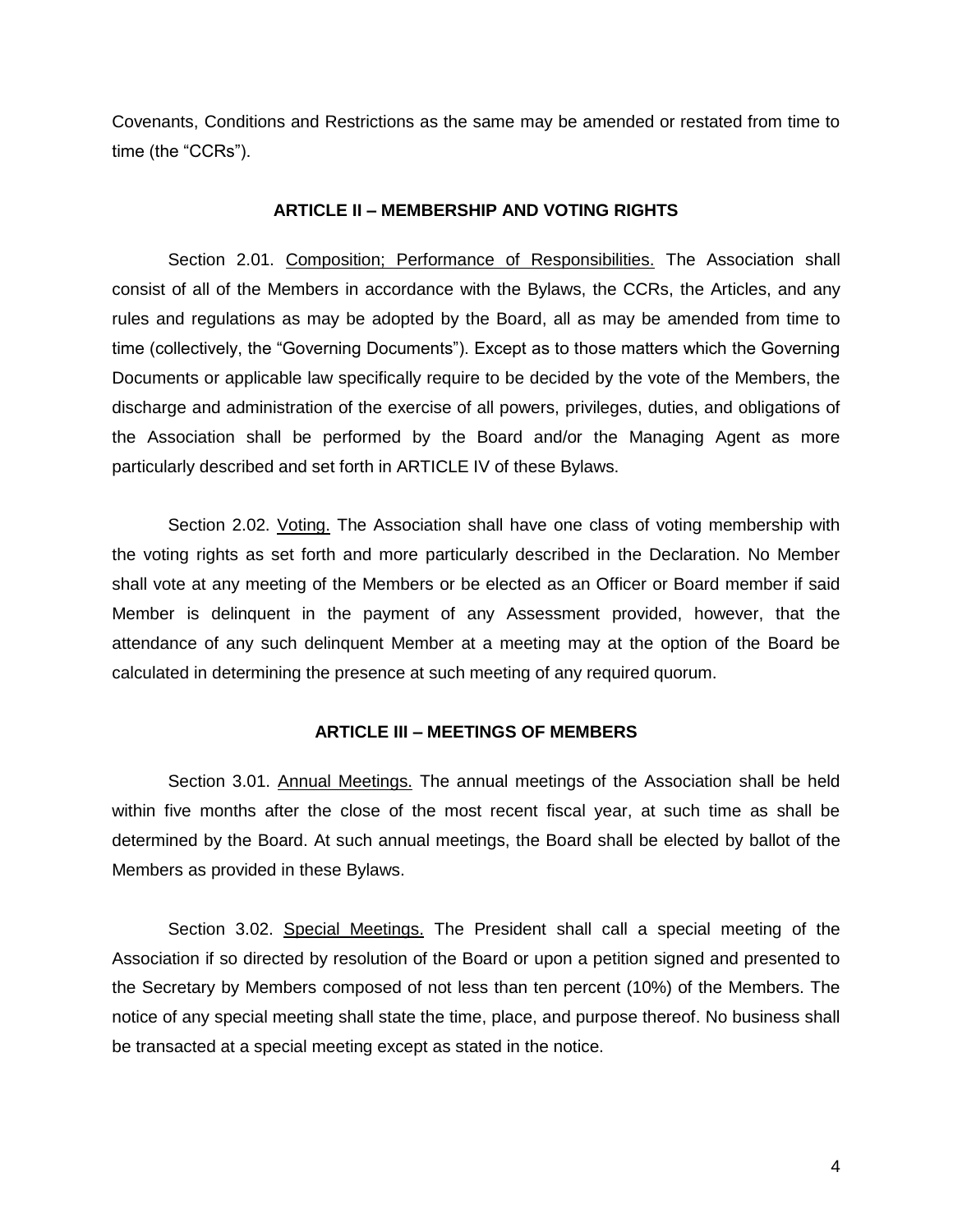<span id="page-4-0"></span>Section 3.03. Place of Meetings. Meetings of the Association shall be held on the premises of the Association, at the principal office of the Association, or at such other suitable place convenient to the members as may be designated by the Board in a written notice provided to the Members.

<span id="page-4-1"></span>Section 3.04. Notice of Meetings. The Secretary shall send to each Member a written notice of each meeting of the Members at least thirty (30) but not more than sixty (60) days in advance of any annual or regularly scheduled meeting or any other meeting. Such notice shall specify the place, day, and time of the meeting, and, to the extent otherwise required in these Bylaws, the purpose for which the meeting is called. Amendments or additions to the agenda may be sent to the Members at any time up to fifteen (15) days before the meeting. The delivery of a notice of meeting in the manner provided in accordance with the provisions of the Virginia Nonstock Corporation Act as in effect at the time of such notice shall be considered proper service of notice upon the Members.

#### Section 3.05. Voting.

<span id="page-4-2"></span>(a) Except as otherwise provided by statute or by the Articles of Incorporation, any action of the Association to be taken by the vote of the members shall be authorized by a majority of votes cast at a meeting of members entitled to vote thereon.

(b) Votes may be cast in person or by proxy. All proxies shall be in writing and filed with the Secretary prior to the taking of any vote by the Members. No proxy shall be revocable except by actual notice to the person presiding over the meeting that such proxy is or has been revoked. A proxy shall be void if not signed by a person having authority at the time of the execution thereof to execute deeds on behalf of the person providing the proxy. Any proxy shall expire or terminate immediately after the meeting that the proxy precedes, or upon the conveyance by the Member granting the proxy of his or her Lot. Such instrument shall be exhibited to the Secretary at the meeting prior to taking the vote and shall be filed with the records of the Association.

(c) In the instance where a Lot is owned by more than one person, if one of the co-Owners of the Lot is present at a meeting, that person shall be entitled to cast the vote for that Lot. If more than one of such persons is present, the vote appertaining to the subject Lot shall be cast only in accordance with their unanimous agreement and such consent shall be conclusively presumed if any one of the Owners purports to cast the vote appertaining to the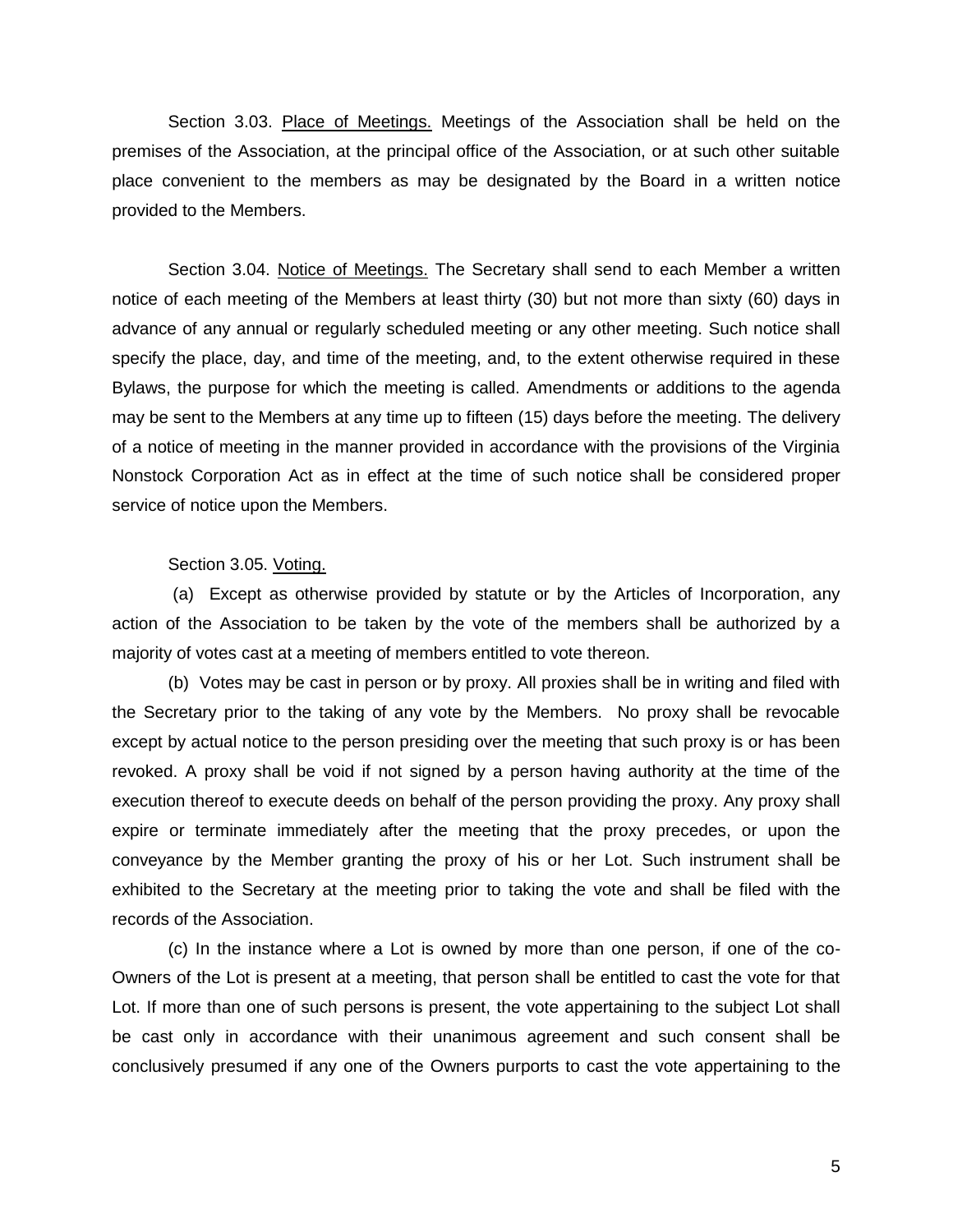subject Lot without protest being made forthwith by any of the other co-Owners to the person presiding at the meeting.

(d) Any resolution in writing, signed by all of the members entitled to vote thereon, shall be and constitute action by such members to the effect therein expressed with the same force and effect as if the same had been duly passed by unanimous vote at a duly called meeting of members, and such resolution so signed shall be inserted in the Minute Book of the Association under its proper date.

<span id="page-5-0"></span>Section 3.06. Order of Business. The order of business at special meetings of the Members shall be as specified in the notice of such meeting. At annual meetings of the Members the order of business shall be as follows: i) roll call and certifying of proxies; ii) proof of notice of meeting; iii) report of Board and Officers; iv) reports of committees, if any; v) election of Board; vi) unfinished business; vii) new business; and viii) adjournment.

<span id="page-5-1"></span>Section 3.07. Conduct of Meetings. The President or his/her designee authorized in writing to act for or on behalf of the President at such meeting shall preside over all meetings of the Members and the Secretary shall keep the minutes of the meeting and record in a minute book all resolutions adopted and all transactions occurring at the meeting. The then current edition of Robert's Rules of Order shall govern the conduct of all Annual and Special Meetings of the Association when not in conflict with the Governing Documents. All votes shall be tallied by the President or other authorized person presiding over the meeting.

#### **ARTICLE IV - BOARD OF DIRECTORS**

<span id="page-5-2"></span>Section 4.01. Number, Election, and Term of Office.

<span id="page-5-3"></span>(a) The number of directors of the Association shall consist of up to five (5) members, elected by the members of the Association at the annual meeting. The Board shall select the director who shall serve as President of the Association and may elect a Vice President, Second Vice Presidents, a Treasurer and/or a Secretary.

(b) Directors are elected for a three (3) year term. Board members may be reelected, except that no member may serve for more than six (6) years in any eight (8) year period. Each director shall hold office until his successor is elected and qualified, or until his prior death, resignation or removal.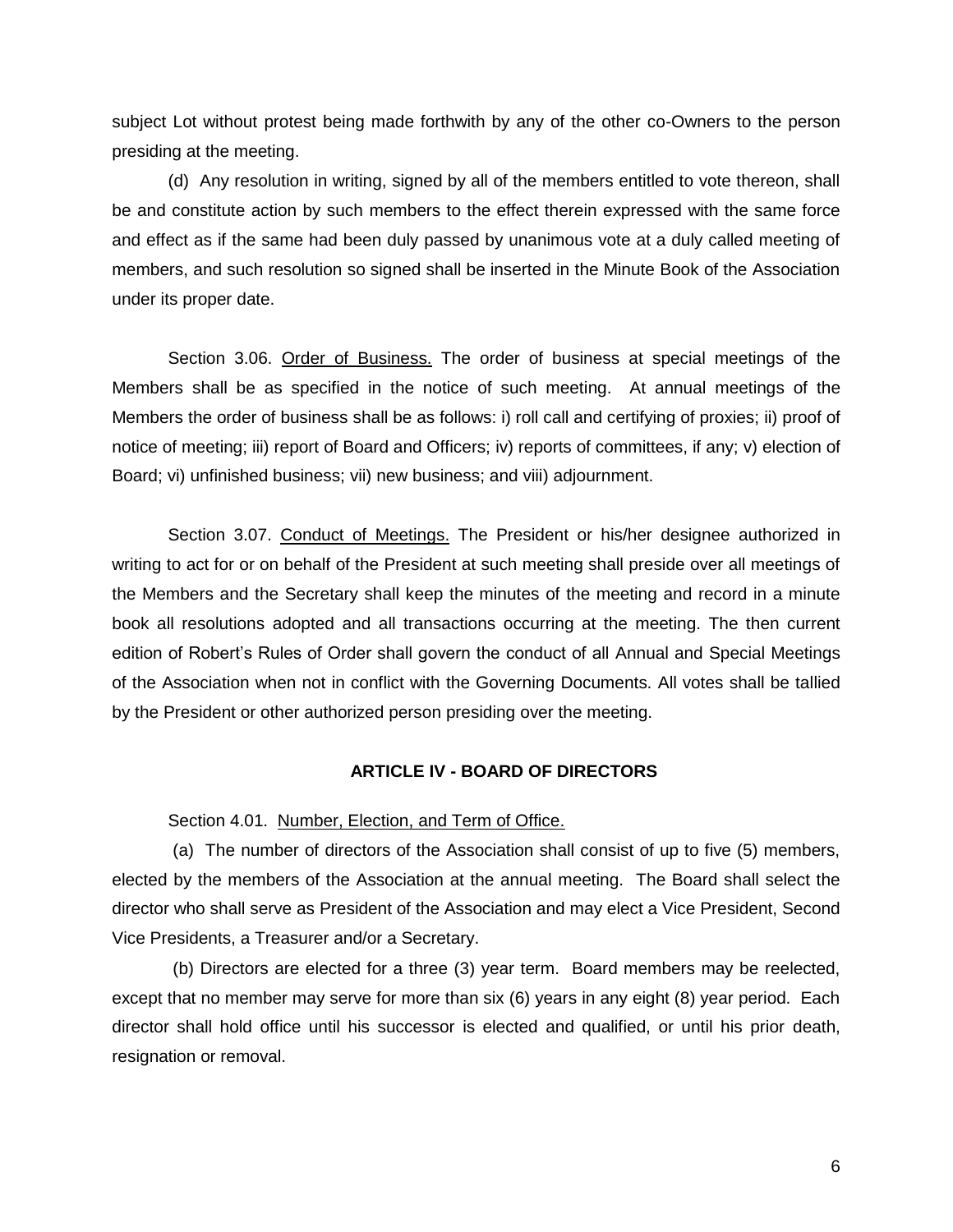Section 4.02. Powers. The Board of Directors shall have the power to:

<span id="page-6-0"></span>(a) exercise for the Association all powers, duties, and authority vested in or delegated to this Association by the CCRs, and all powers, duties, and authority necessary for the administration of the affairs of the Association, and all such acts and things as are required or permitted by the CCRs, the Articles and/or these Bylaws to be exercised or done by the Members of the Association;

(b) declare a directorship to be vacant in the event the holder thereof shall be absent from three (3) consecutive regular meetings of the Board of Directors;

(c) employ a managing agent, an independent contractor or such other employees as they deem necessary, and to prescribe their duties; and

(d) otherwise manage the affairs of the Association and to exercise all powers commensurate therewith, except as expressly prohibited or restricted by the laws of the Commonwealth of Virginia, these Bylaws, the Declaration or the Articles.

Section 4.03. Duties. It shall be the duty of the Board of Directors to:

<span id="page-6-1"></span>(a) keep or cause to be kept a complete record of all its acts and corporate affairs and to present a statement thereof to the Members at the annual meeting of the Members, or at any special meeting when such statement is requested in writing by one third (1/3) of the Members who are entitled to vote;

(b) supervise all officers, agents, and employees of this Association, for the purpose of ensuring that their duties are properly performed;

(c) as more fully provided in the Declaration, to:

(1) administer the collection and use of the maintenance assessments as provided for therein;

(2) fix the amount of the annual assessments;

(3) send written notice of the annual assessment to every Owner subject thereto; and

(4) foreclose the lien against any Lot for which assessments are not paid or to bring an action at law against the Owner personally obligated to pay the same;

(d) issue, or cause to be issued, within two (2) business days upon request by any person, a certificate setting forth whether or not any assessment has been paid. A reasonable charge may be made by the Board of Directors for the issuance of these certificates. If a certificate states that an assessment has been paid, such certificate shall be conclusive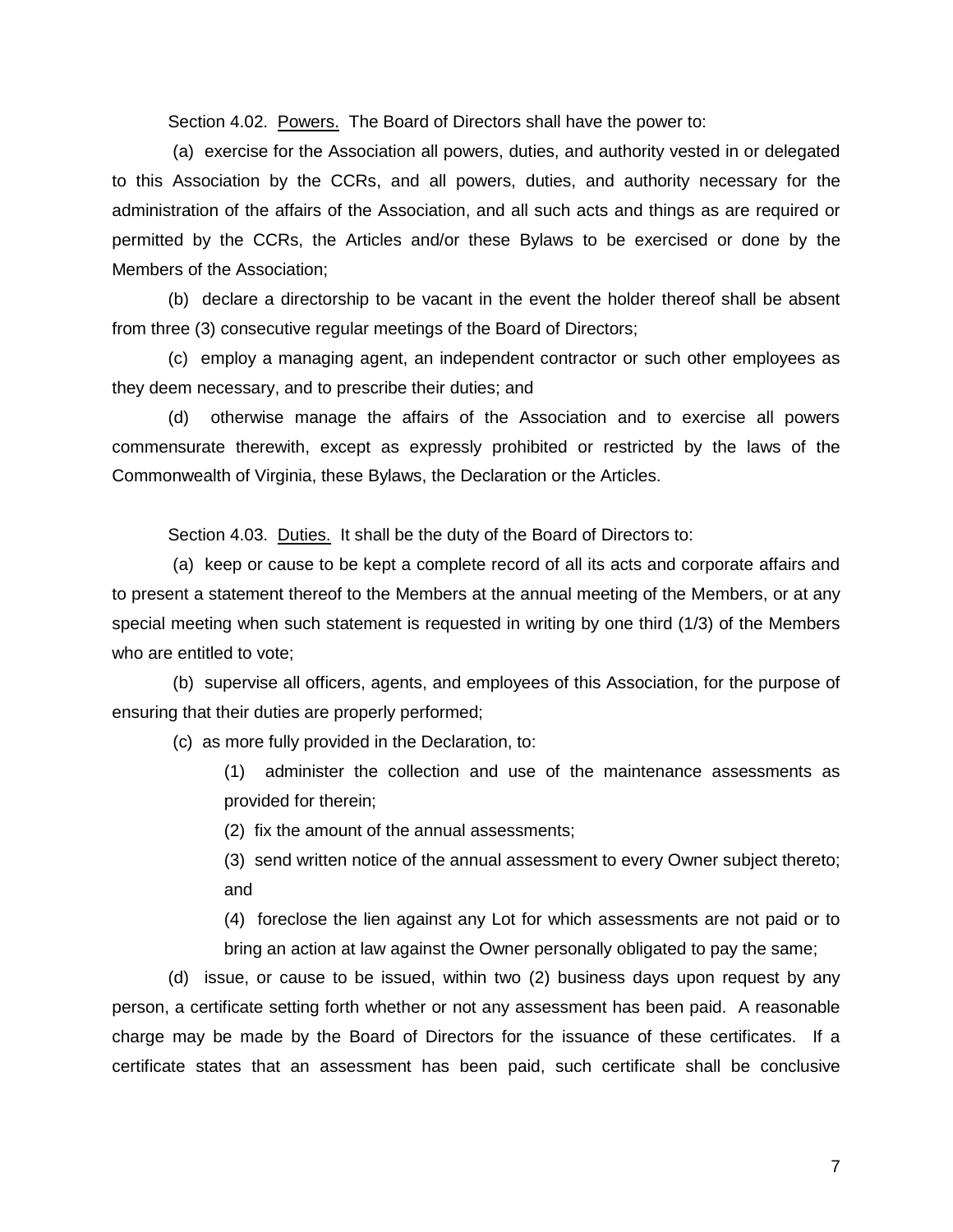evidence of such payment. The person or entity keeping such records may be paid such reasonable compensation by the Association as may be determined by the Board of Directors;

(e) procure and maintain adequate liability and hazard insurance on property owned by the Association, as it may deem appropriate;

(f) cause all officers or employees having fiscal responsibilities to be bonded, as it may deem appropriate;

(g) promote the enjoyment, health, safety and welfare of the residents of Indian Springs;

(h) provide for the Maintenance and/or improvements of the Common Area in Indian Springs, as provided for in the Declaration; and

(i) perform all other duties and obligations required of or delegated to the Association by the Declaration and/or the Articles, the Bylaws or the laws of the Commonwealth of Virginia.

Section 4.04. Annual and Regular Meetings; Notice.

(a) A regular annual meeting of the Board of Directors shall be held immediately following the annual meeting of the members, at the place of such annual meeting of members.

(b) The Board of Directors, from time to time, may provide by resolution for the holding of other regular meetings of the Board of Directors, and may fix the time and place thereof.

(c) Notice of any regular meeting of the Board of Directors shall not be required to be given, and if given, need not specify the purpose of the meeting; provided, however, that in case the Board of Directors shall fix or change the time or place of any regular meeting, notice of such action shall be given to each director who shall not have been present at the meeting at which such action was taken, with the time limited and in the manner set forth in paragraph (b) of Section 4.05 with respect to special meetings, unless such notice shall be waived in the manner set forth in paragraph (c) of such Section 4.05.

#### Section 4.05. Special Meetings; Notice.

<span id="page-7-0"></span>(a) Special meetings of the Board of Directors shall be held whenever called by the President or by one of the directors, at such time and place as may be specified in the respective notices or waivers of notice thereof.

(b) Notice of special meetings shall be delivered to each director in person or by mail, telephone, telegram, fax, or e-mail not later than twenty-four (24) hours before the meeting is to be held.

8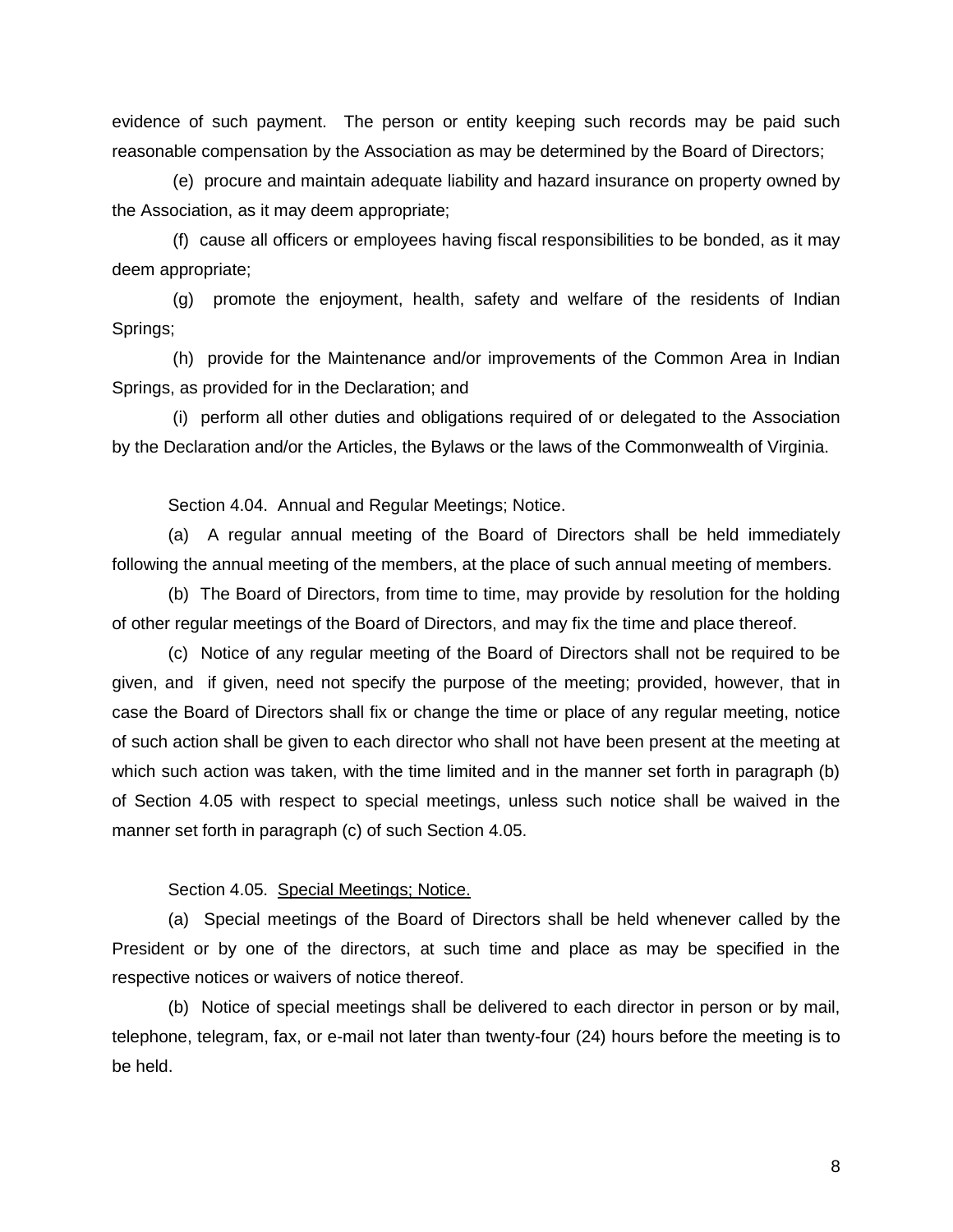(c) Notice of any special meeting shall not be required to be given to any director who shall attend such meeting without protesting prior thereto or at its commencement, the lack of notice to him, or who submits a signed waiver of notice, whether before or after the meeting. Notice of any adjourned meeting shall not be required to be given.

<span id="page-8-0"></span>Section 4.06. President. At all meetings of the Board of Directors, the President, if present, shall preside. If the President is absent, then the Vice President shall preside; and if both be absent then the Treasurer shall preside.

#### Section 4.07. Quorum and Adjournments.

<span id="page-8-1"></span>(a) At all meetings of the Board of Directors, the presence of a majority of the entire Board shall be necessary and sufficient to constitute a quorum for the transaction of business, except as otherwise provided by law, by the Articles of Incorporation, or by these Bylaws.

(b) A majority of the directors present at the time and place of any regular or special meeting, although less than a quorum, may adjourn the same from time to time without notice, until a quorum shall be present.

#### <span id="page-8-2"></span>Section 4.08. Manner of Acting.

(a) At all meetings of the Board of Directors, each director present shall have one vote.

(b) Except as otherwise provided by statute, by the Articles of Incorporation, or by these Bylaws, the action of a majority of the directors present at any meeting at which a quorum is present shall be the act of the Board of Directors. Any action authorized, in writing, by all of the directors entitled to vote thereon and filed with the minutes of the Association shall be the act of the Board of Directors with the same force and effect as if the same had been passed by unanimous vote at that duly called meeting of the Board.

<span id="page-8-3"></span>Section 4.09. Vacancies. Vacancies on the Board occurring for any reason shall be filled by a majority vote of the remaining directors, even if there is less than a quorum, at any meeting of the Board, or, in the absence of any remaining directors, vacancies may be filled by the Association. Each person so elected shall serve the unexpired portion of the term of the vacancy filled.

<span id="page-8-4"></span>Section 4.10. Resignation. Any director may resign at any time by giving written notice to the Board of Directors, the President or the Secretary of the Association. Unless otherwise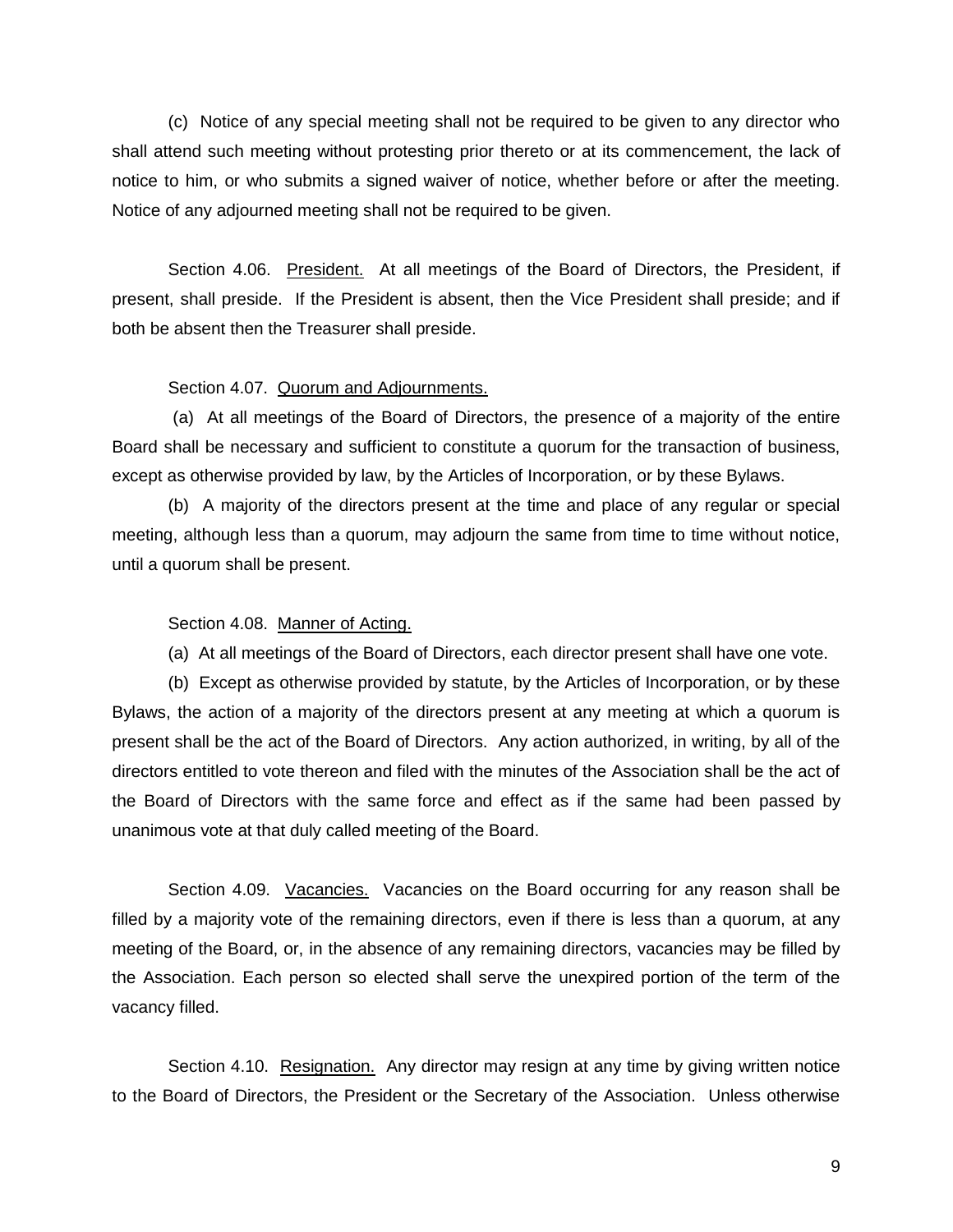specified in such written notice, such resignation shall take effect upon receipt thereof by the Board of Directors or such officer, and the acceptance of such resignation shall not be necessary to make it effective.

<span id="page-9-0"></span>Section 4.11. Removal. Any director may be removed with or without cause at any time by the members, at a special meeting of the members called for that purpose, and may be removed for cause by action of the Board.

<span id="page-9-1"></span>Section 4.12. Salary. No salary shall be paid to directors.

#### Section 4.13. Contracts.

<span id="page-9-2"></span>(a) No contract or other transaction between the Association and any other association shall be impaired, affected or invalidated, nor shall any director be liable in any way by reason of the fact that any one or more of the directors of the Association is or are interested in, or is a director or officer, or are directors or officers, of such other association, provided that such facts are disclosed or made known to the Board of Directors.

(b) Any director, personally and individually, may be a party to or may be interested in any contract or transaction of the Association, and no director shall be liable in any way by reason of such interest, provided that the fact of such interest be disclosed or made known to the Board of Directors, and provided that the Board of Directors shall authorize, approve or ratify such contract or transaction by the vote (not counting the vote of any such director) of a majority of a quorum, notwithstanding the presence of any such director at the meeting at which such action is taken. Such director or directors may be counted in determining the presence of a quorum at such meetings. This Section shall not be construed to impair or invalidate or in any way affect any contract or other transaction which would otherwise be valid under the law (common, statutory, or otherwise) applicable thereto.

<span id="page-9-3"></span>Section 4.14. Committees. The Board of Directors, by resolution adopted by a majority of the entire Board, may from time to time designate from among its members an Executive Committee consisting of three (3) or more members, with such powers and authority (to the extent permitted by law) as may be provided in such resolution. The Board of Directors, by resolution adopted by a majority of the members voting, may appoint such other committees, as they deem desirable, with such powers and authority (to the extent permitted by law) as may be

10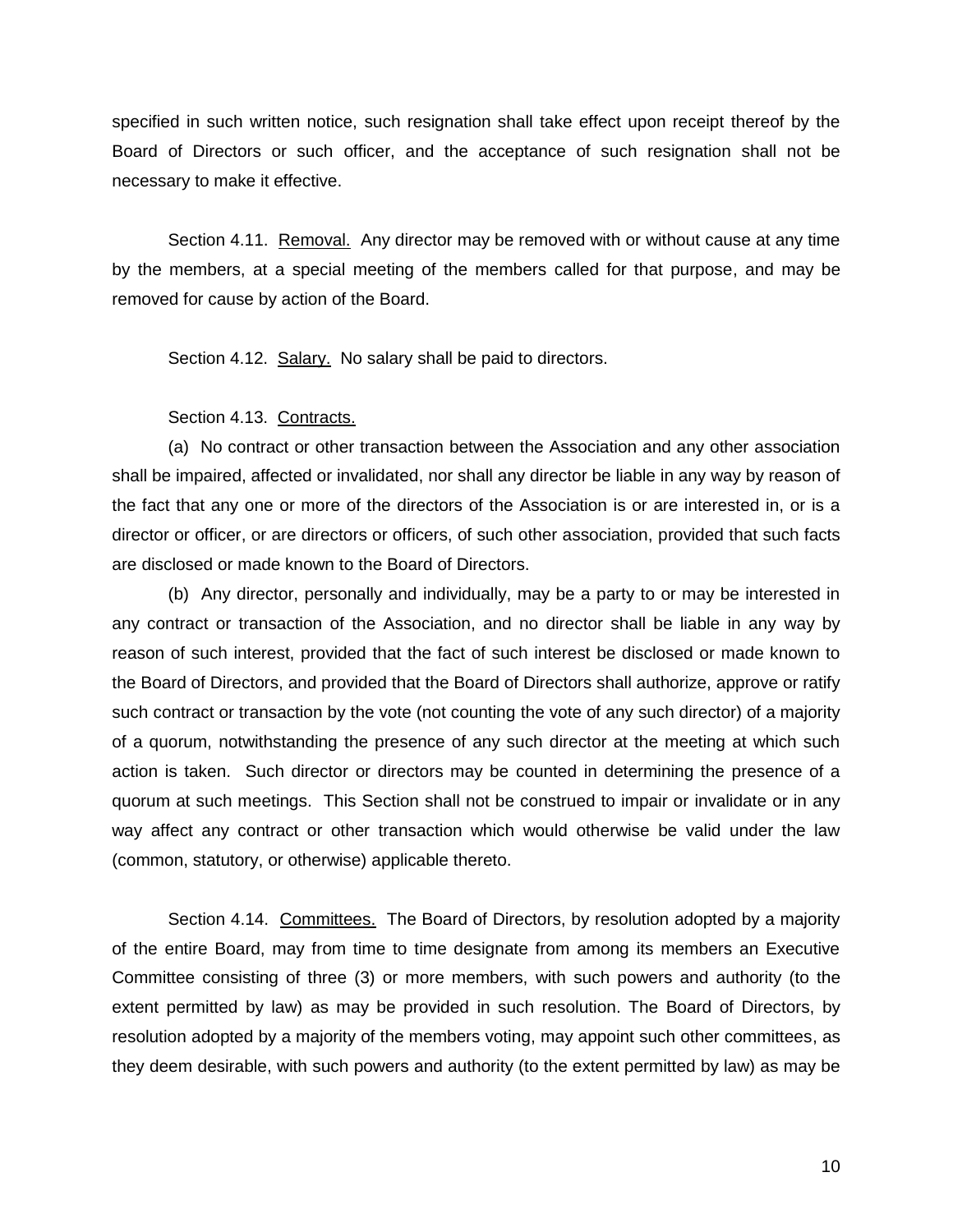provided in such resolution. Members to these other committees shall be appointed from time to time by the President. Each such committee shall serve at the pleasure of the Board.

#### **ARTICLE V - OFFICERS**

<span id="page-10-0"></span>Section 5.01. Number, Qualifications, Election and Term of Office.

<span id="page-10-1"></span>(a) The officers of the Association shall consist of a President, a Vice President, Second Vice Presidents, a Secretary, and a Treasurer. Any officer other than the President may be, but is not required to be, a director of the Association. Any two or more offices may be held by the same person, except the offices of President and Treasurer.

(b) The officers of the Association shall be elected by the Board of Directors at the regular annual meeting of the Board following the annual meeting of members. In addition, the Board of Directors may, from time to time as needed, elect Second Vice Presidents of the Association.

(c) Each officer shall hold office until the annual meeting of the Board of Directors next succeeding his election, and until his successor shall have been elected and qualified, or until his death, resignation or removal.

<span id="page-10-2"></span>Section 5.02. Resignation. Any officer may resign at any time by giving written notice of such resignation to the Board of Directors, or to the President or Secretary of the Association. Unless otherwise specified in such written notice, such resignation shall take effect upon receipt thereof by the Board of Directors or by such officer, and the acceptance of such resignation shall not be necessary to make it effective.

<span id="page-10-3"></span>Section 5.03. Removal. Any officer may be removed, either with or without cause, and a successor elected by the Board at any time.

<span id="page-10-4"></span>Section 5.04. Vacancies. A vacancy in any office by reason of death, resignation, inability to act, disqualification, or any other cause, may at any time be filled for the unexpired portion of the term by the Board of Directors.

<span id="page-10-5"></span>Section 5.05. Duties of Officers. Officers of the Association shall, unless otherwise provided by the Board of Directors, each have such powers and duties as generally pertain to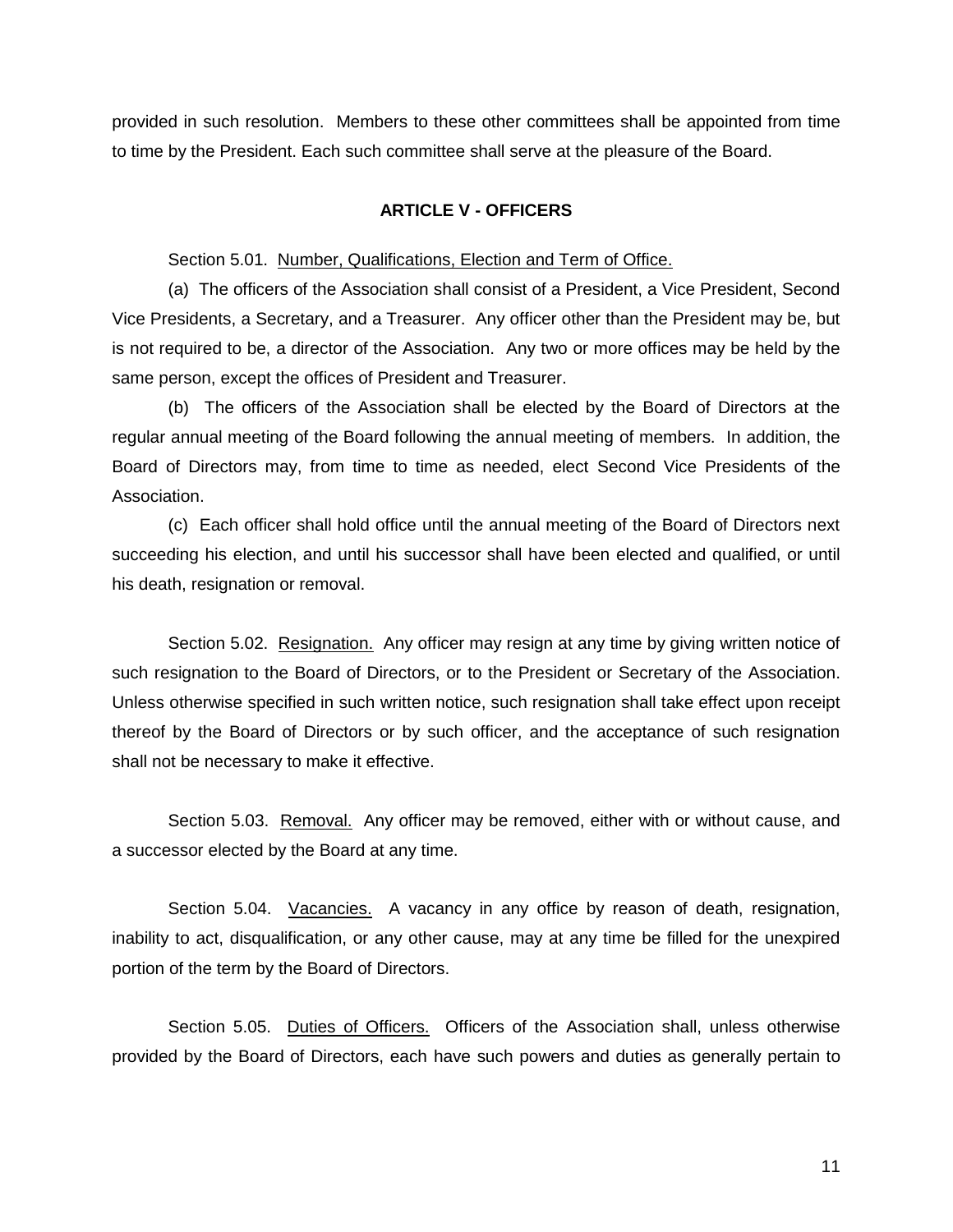their respective offices, as well as such powers and duties as may be set forth in these Bylaws, or may from time to time be specifically conferred or impose by the Board of Directors.

(a) President. The President shall preside at all meetings of the Board of Directors; report at least annually to the Board; see that orders and resolutions of Board of Directors are carried out; sign all leases, mortgages, deeds, and other written instruments; sign checks and promissory notes of the Association as authorized by the Board; oversee the day to day operations of the affairs of the Association; and perform such other duties as are customarily incident to the office of President or are required by the Board.

(b) Vice President. The Vice President shall preside at all meetings of the Board of Directors in the absence of the President; and perform such other duties as are customarily incident to the office of President or are required by the Board.

(c) Second Vice President. Association members who serve on committees serving the Association may be declared Second Vice Presidents in order for them to be indemnified by the Directors and Officers Liability Insurance coverage, if determined necessary by the Board. Second Vice Presidents shall serve at the pleasure of the Board and perform such duties as are customarily incident to the tasks assigned to the appointed committee.

(d) Secretary. The Secretary shall record the votes and keep the minutes of all meetings and proceedings of the Board of Directors and of the Members; keep the corporate seal of the Association and affix it on all papers requiring said seal; serve notice of meetings of the Board of Directors and of the Members; keep appropriate current records showing the Members of the Association, together with their addresses; and perform such other duties as are customarily incident to the office of Secretary or are required by the Board.

(e) Treasurer. The Treasurer shall receive, collect, and deposit in appropriate bank accounts all monies, including dues of Members, of the Association; disburse such funds as directed by resolution to the Board of Directors; sign checks and promissory notes of the Association as authorized by the Board; keep proper books of account; prepare an annual budget and statement of income and expenditures to be presented at the annual meeting of the Members; deliver a copy of each such document to the Members present at such annual meeting; and perform such other duties as are customarily incident to the office of Treasurer or are required by the Board.

<span id="page-11-0"></span>Section 5.06. Sureties and Bonds. In case the Board of Directors shall so require, any officer, employee or agent of the Association shall execute to the Association a bond in such sum, and with such surety or sureties, as the Board of Directors may direct, conditioned upon